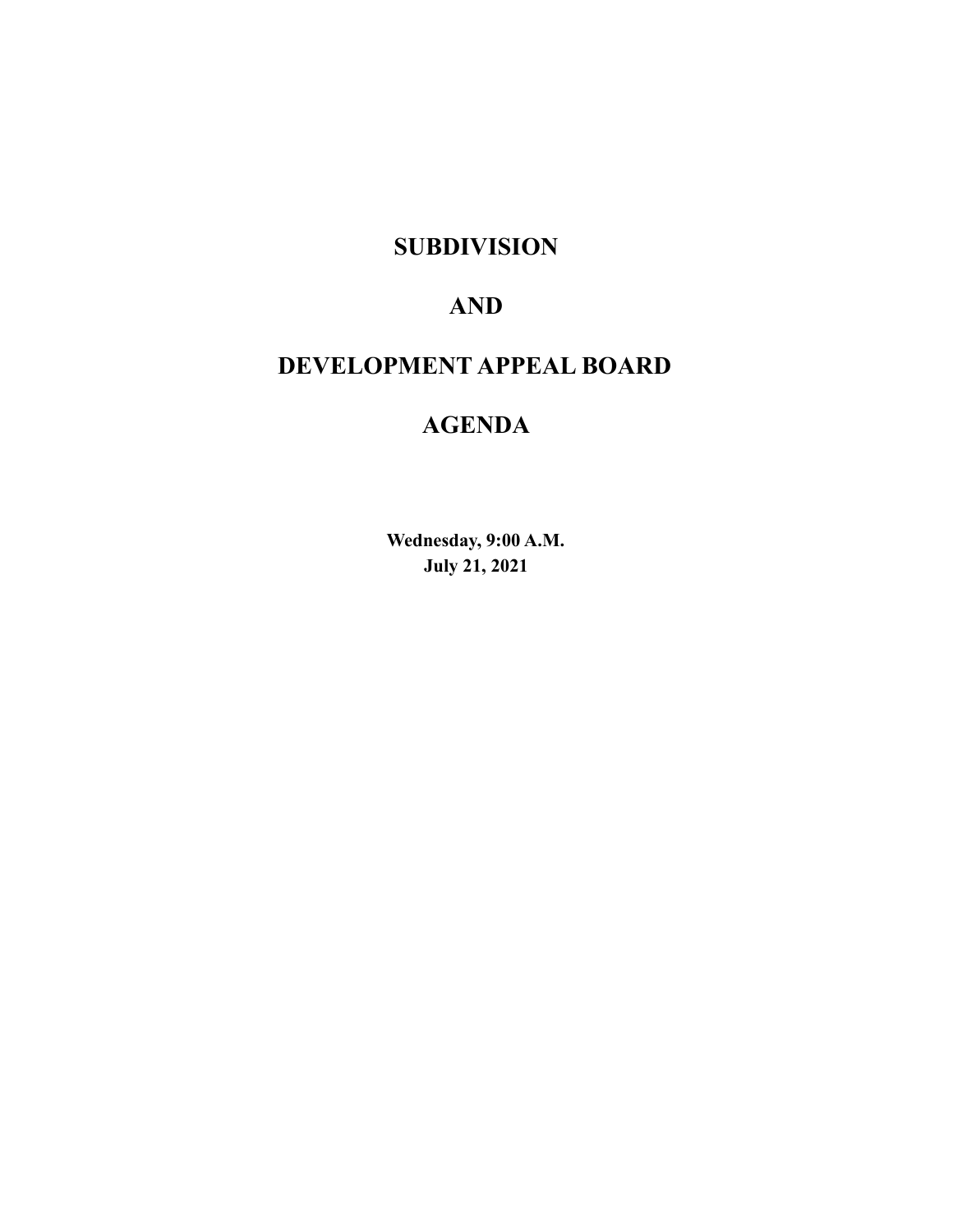| 9:00 A.M.<br>SDAB-D-21-113<br>Ι.<br>10130 - 105 Street NW<br>Project No.: 399204080-002<br>SDAB-D-21-114<br>$\mathbf{H}$<br>11:00 A.M.<br><b>WITHDRAWN</b><br>11131 - 109 Street NW<br>Project No.: 389034487-002 | NOTE: | Unless otherwise stated, all references to "Section numbers" in this Agenda<br>refer to the authority under the Edmonton Zoning Bylaw 12800. |
|-------------------------------------------------------------------------------------------------------------------------------------------------------------------------------------------------------------------|-------|----------------------------------------------------------------------------------------------------------------------------------------------|
|                                                                                                                                                                                                                   |       |                                                                                                                                              |
|                                                                                                                                                                                                                   |       | To install one (1) Freestanding Off-Premises Sign<br>(3.1 metres by 6.1 metres facing Southwest)<br>(OUTFRONT   DAYTONA PROPERTIES)          |
|                                                                                                                                                                                                                   |       |                                                                                                                                              |
|                                                                                                                                                                                                                   |       |                                                                                                                                              |
|                                                                                                                                                                                                                   |       | To change the Use from a General Retail Store to<br>a Liquor Store and construct interior alterations                                        |
|                                                                                                                                                                                                                   |       |                                                                                                                                              |

## **SUBDIVISION AND DEVELOPMENT APPEAL BOARD**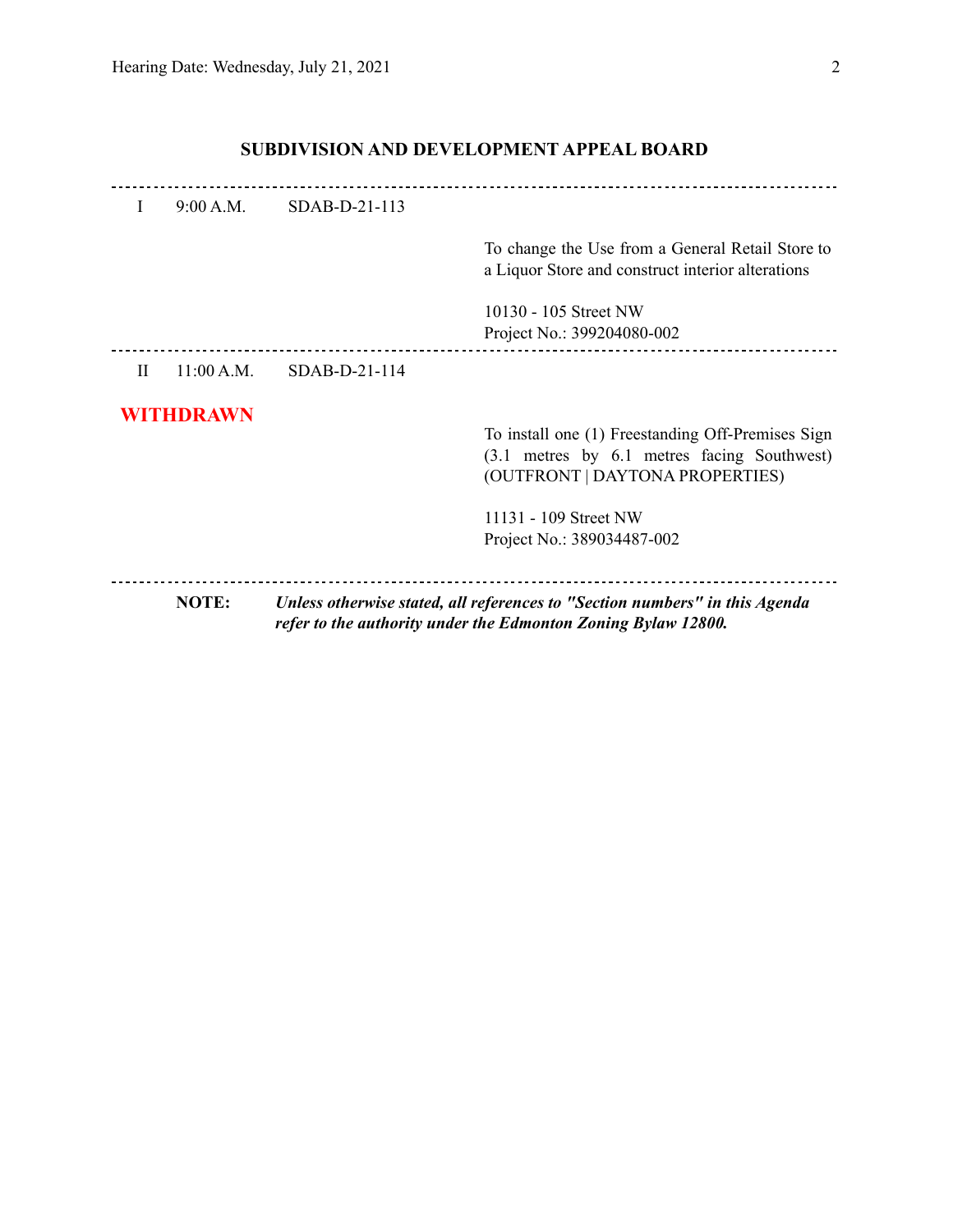#### ITEM I: 9:00 A.M. **FILE: SDAB-D-21-113**

|                                                  | AN APPEAL FROM THE DECISION OF THE DEVELOPMENT OFFICER                                             |
|--------------------------------------------------|----------------------------------------------------------------------------------------------------|
| <b>APPELLANT:</b>                                |                                                                                                    |
| <b>APPLICATION NO.:</b>                          | 399204080-002                                                                                      |
| <b>APPLICATION TO:</b>                           | Change the Use from a General Retail Store to a Liquor<br>Store and construct interior alterations |
| <b>DECISION OF THE</b><br>DEVELOPMENT AUTHORITY: | Refused                                                                                            |
| <b>DECISION DATE:</b>                            | June 23, 2021                                                                                      |
| <b>DATE OF APPEAL:</b>                           | June 23, 2021                                                                                      |
| MUNICIPAL DESCRIPTION<br>OF SUBJECT PROPERTY:    | 10130 - 105 Street NW                                                                              |
| <b>LEGAL DESCRIPTION:</b>                        | Plan B2 Blk 5 Lots 191-192                                                                         |
| ZONE:                                            | (UW) Urban Warehouse Zone                                                                          |
| <b>OVERLAY:</b>                                  | Special Area Downtown                                                                              |
| <b>STATUTORY PLAN:</b>                           | Capital City Downtown Plan                                                                         |
|                                                  |                                                                                                    |

#### *Grounds for Appeal*

The Appellant provided the following reasons for appealing the decision of the Development Authority:

> I am a director/tenant for 2329368 AB Ltd. writing on behalf of the Landlord (Greystone Property Management), whose application for a permit to operate a Liquor Store at the above captioned address was refused. I write to request an appeal to refusal on the grounds that:

> 1. Liquor Stores on a site with (UW) Urban Warehouse fall under Permitted uses;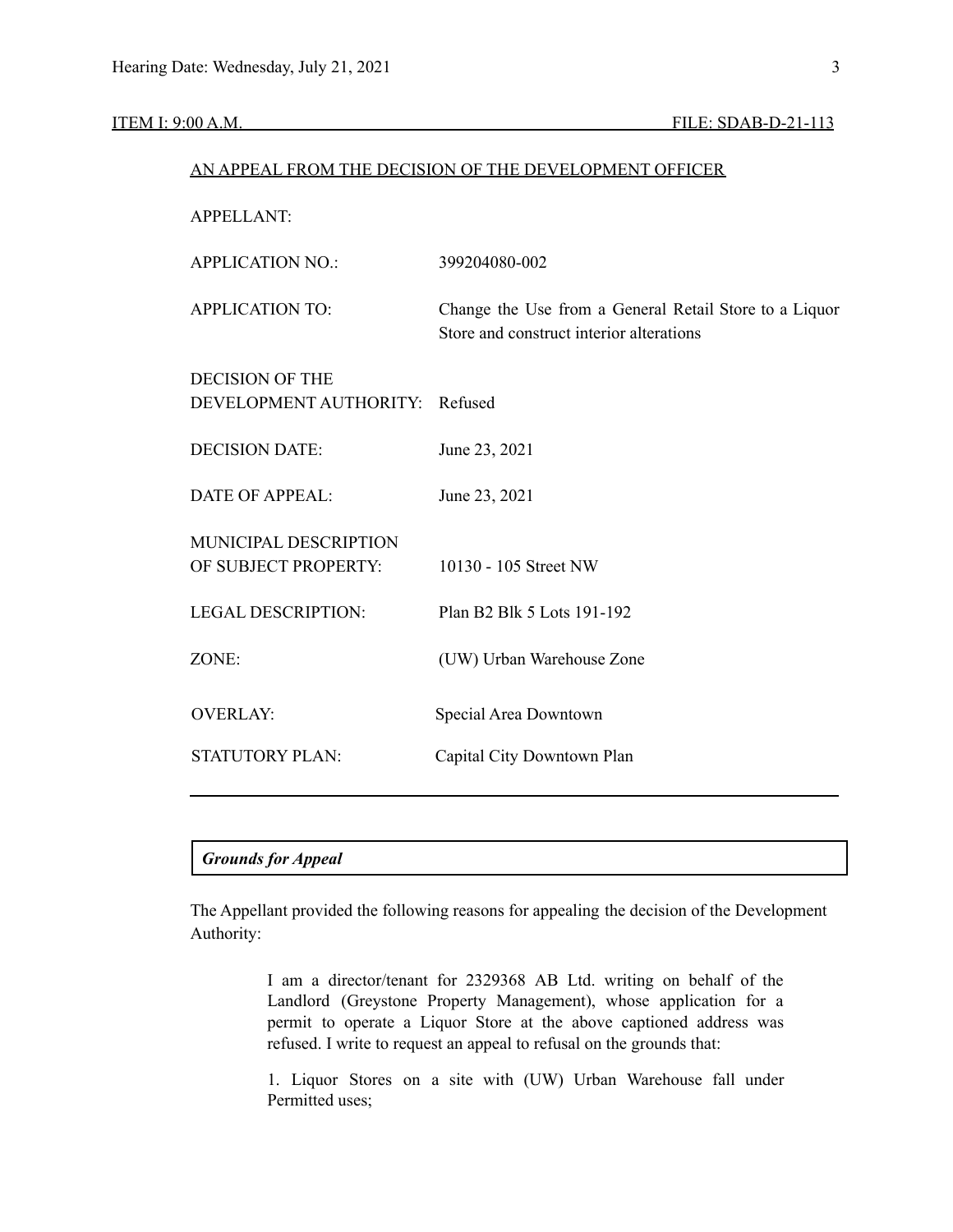2. the proposed Liquor Store is appropriate at the subject location;

3. the proposed Liquor Store will not unduly interfere with the amenities of the neighborhoods, nor will it materially interfere with or affect the use, enjoyment and value of neighboring parcels of land;

4. the proposed Liquor store will fill in a current big void for supply and demand in evening and late-night hours by providing service to the Central community population with high quality products;

5. the proposed Liquor store will be diversely different from surrounding wine store, cellar by supporting local goods to support more local businesses; and

6. such further and other grounds as may be presented at the hearing of the appeal.

#### *General Matters*

### **Appeal Information:**

The *Municipal Government Act*, RSA 2000, c M-26 states the following:

#### **Grounds for Appeal**

**685(1)** If a development authority

- (a) fails or refuses to issue a development permit to a person,
- (b) issues a development permit subject to conditions, or
- (c) issues an order under section 645,

the person applying for the permit or affected by the order under section 645 may appeal to the subdivision and development appeal board.

...

**(2)** In addition to an applicant under subsection (1), any person affected by an order, decision or development permit made or issued by a development authority may appeal the decision in accordance with subsection  $(2.1)$ .

#### **Appeals**

**686(1)** A development appeal to a subdivision and development appeal board is commenced by filing a notice of the appeal, containing reasons, with the board,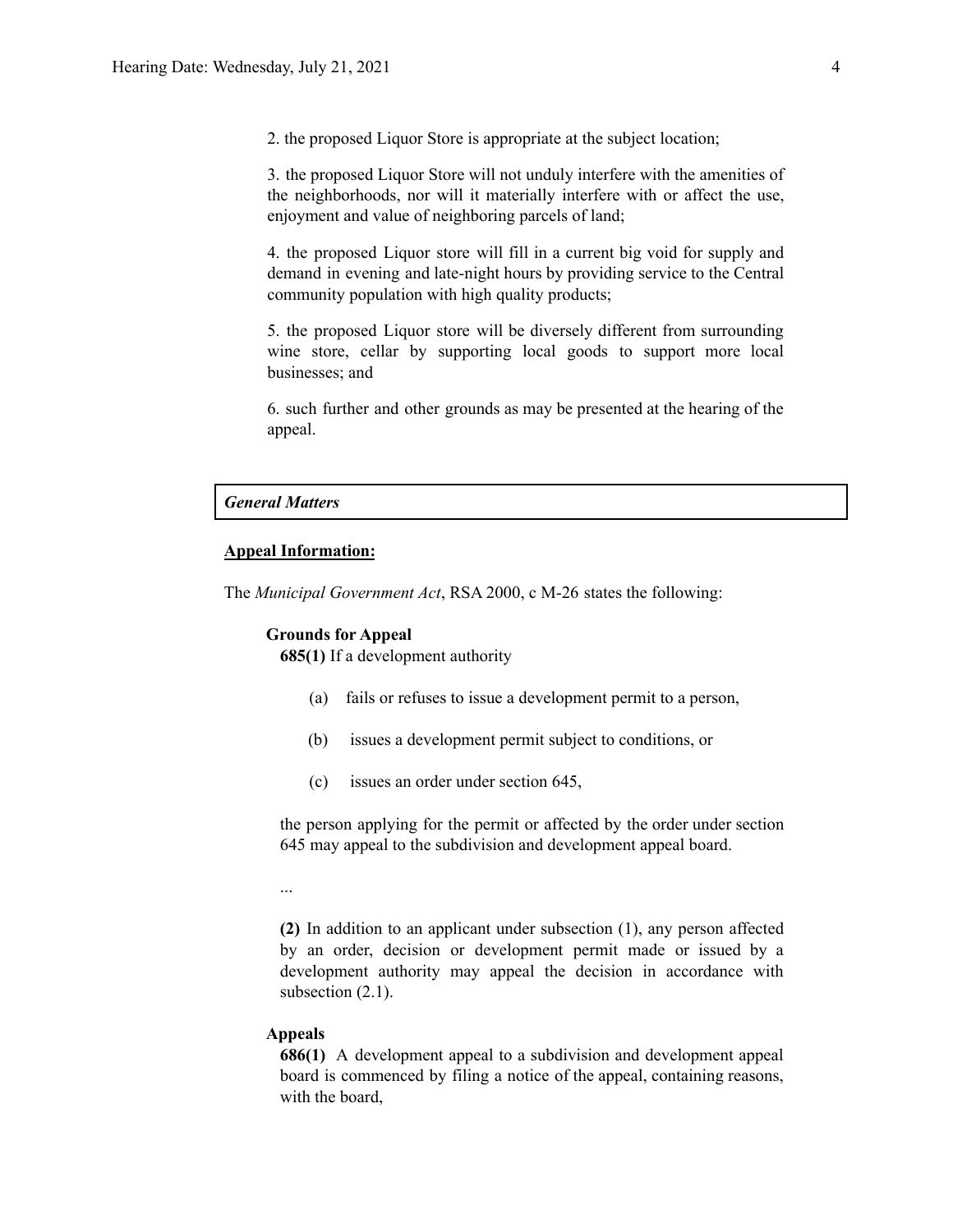- (a) in the case of an appeal made by a person referred to in section 685(1)
	- (i) with respect to an application for a development permit,
		- (A) within 21 days after the date on which the written decision is given under section 642, or
		- (B) if no decision is made with respect to the application within the 40-day period, or within any extension of that period under section 684, within 21 days after the date the period or extension expires,

or

- (ii) with respect to an order under section 645, within 21 days after the date on which the order is made, or
- (b) in the case of an appeal made by a person referred to in section 685(2), within 21 days after the date on which the notice of the issuance of the permit was given in accordance with the land use bylaw.

#### **Hearing and Decision**

**687(3)** In determining an appeal, the board hearing the appeal referred to in subsection (1)

…

…

- (a.1) must comply with the land use policies;
- (a.2) subject to section 638, must comply with any applicable statutory plans;
- (a.3) subject to clause (a.4) and (d), must comply with any land use bylaw in effect;
- (a.4) must comply with the applicable requirements of the regulations under the *Gaming, Liquor and Cannabis Act* respecting the location of premises described in a cannabis licence and distances between those premises and other premises;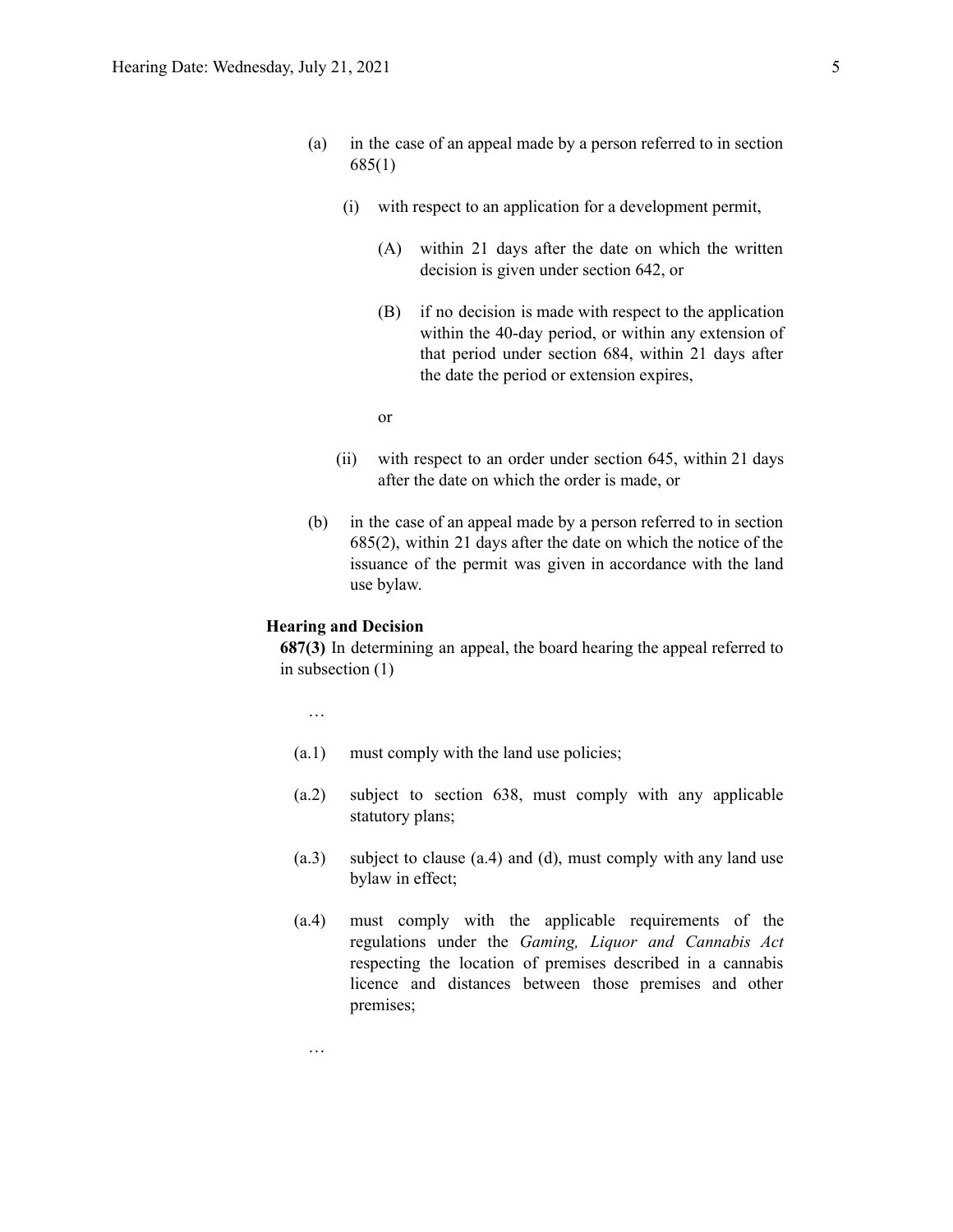- (c) may confirm, revoke or vary the order, decision or development permit or any condition attached to any of them or make or substitute an order, decision or permit of its own;
- (d) may make an order or decision or issue or confirm the issue of a development permit even though the proposed development does not comply with the land use bylaw if, in its opinion,
	- (i) the proposed development would not
		- (A) unduly interfere with the amenities of the neighbourhood, or
		- (B) materially interfere with or affect the use, enjoyment or value of neighbouring parcels of land,

and

(ii) the proposed development conforms with the use prescribed for that land or building in the land use bylaw.

#### **General Provisions from the** *Edmonton Zoning Bylaw:*

Under section 910.11(2)(p), a **Liquor Store** is a **Permitted Use** in the **(UW) Urban Warehouse Zone**.

Under section 7.4(30), **Liquor Store** means:

development used for the retail sale of any and all types of alcoholic beverages to the public for off-site consumption. This Use may include retail sales of related products such as soft drinks and snack foods.

Section 910.11(1) states that the **General Purpose** of the **(UW) Urban Warehouse Zone** is:

to develop a unique mixed-use business commercial, educational and residential neighbourhood, accommodating a diversity of Uses, including residential, commercial, institutional, light manufacturing and assembly in a safe, walkable, human-scaled built environment that builds on the existing land use pattern and respects the architectural characteristics and functions of the area.

Section 910.1 states that the **General Purpose** of the **Downtown Special Area** is "To designate the Downtown area as a Special Area and to adopt the following land use regulations to achieve the objectives of the Capital City Downtown Plan."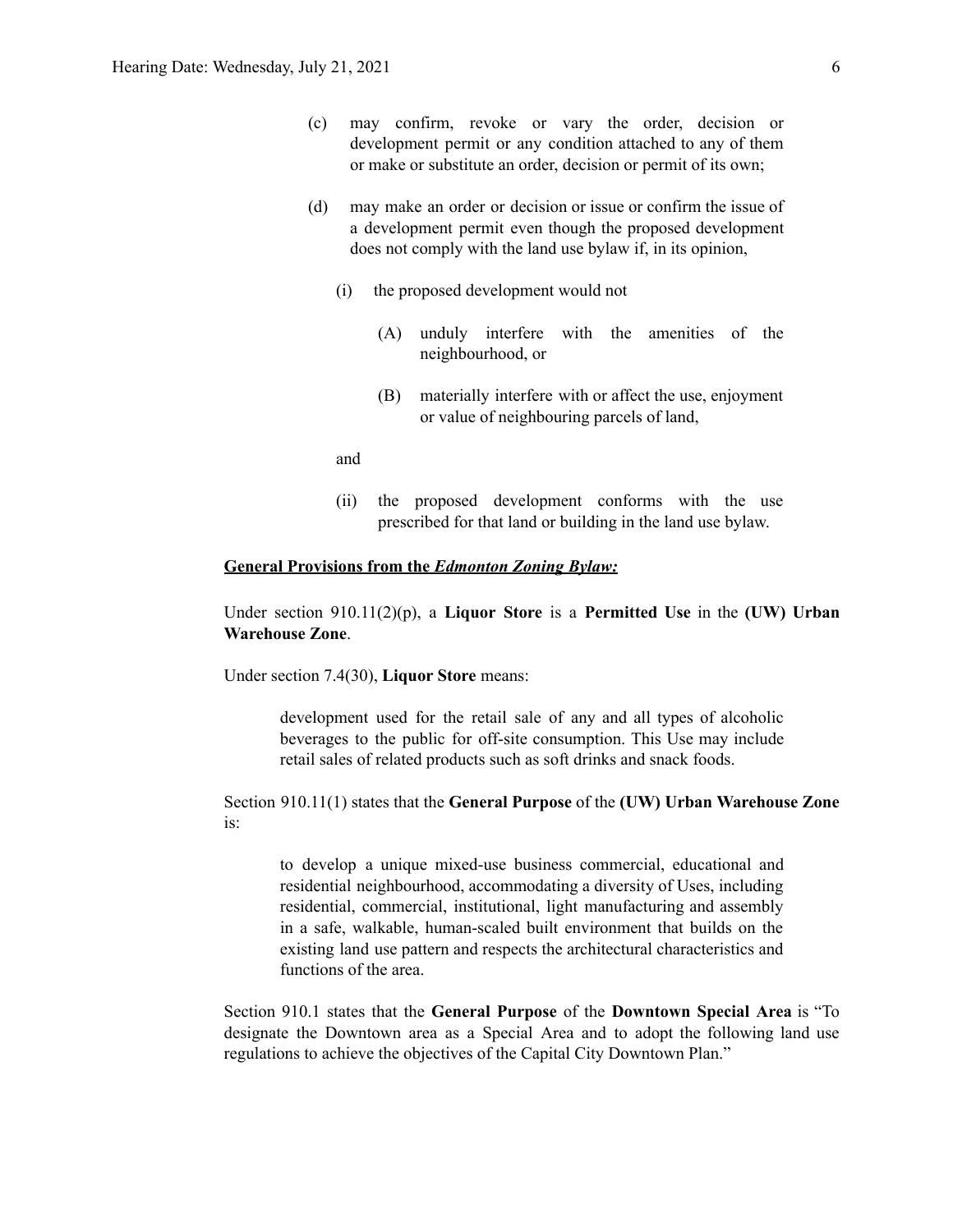#### *Liquor Stores*

Section 85.1 states "Any Liquor Store shall not be located less than 500 m from any other Liquor Store."

Section 85.4 states:

Any Site containing a Liquor Store shall not be located less than 100 m from any Site being used for community or recreation activities, public or private education, or public lands at the time of the application for the Development Permit for the Liquor Store. Sites that are greater than 2.0 ha in size and zoned either CSC or DC2, are exempt from this restriction. For the purposes of this subsection only:

- a. the  $100 \text{ m}$  separation distance shall be measured from the closest point of the subject Site boundary to the closest point of another Site boundary, and shall not be measured from Zone boundaries or from the edges of structures;
- b. the term "community or recreation activities" is limited to Community Recreation Services, as defined in subsection 7.8(1) of this Bylaw, which includes community league buildings and facilities, and children's playgrounds and play areas. This term does not include arenas or other public assembly Uses, Child Care Services, Public Libraries and Cultural Exhibits, or Religious Assembly;
- c. the term "public or private education facilities" is limited to elementary through to high schools inclusive only, and does not include dance schools, driving schools or other Commercial Schools; and
- d. the term "public lands" is limited to Sites zoned AP, and Sites zoned A.

Section 85.5 states "Notwithstanding Section 11 of this Bylaw, a Development Officer shall not grant a variance to subsection 85(4)."

Section 85.6 states "Notwithstanding Section 11 of this Bylaw, a Development Officer shall only grant a variance to subsection  $85(1)$  or subsection  $85(2)$  as outlined in subsections 85(7), 85(8) and 85(9)."

#### **Development Officer's Determination**

**1. The proposed Liquor Store Use does not comply with the minimum setback requirement from any other Liquor Store (Section 85(1)):**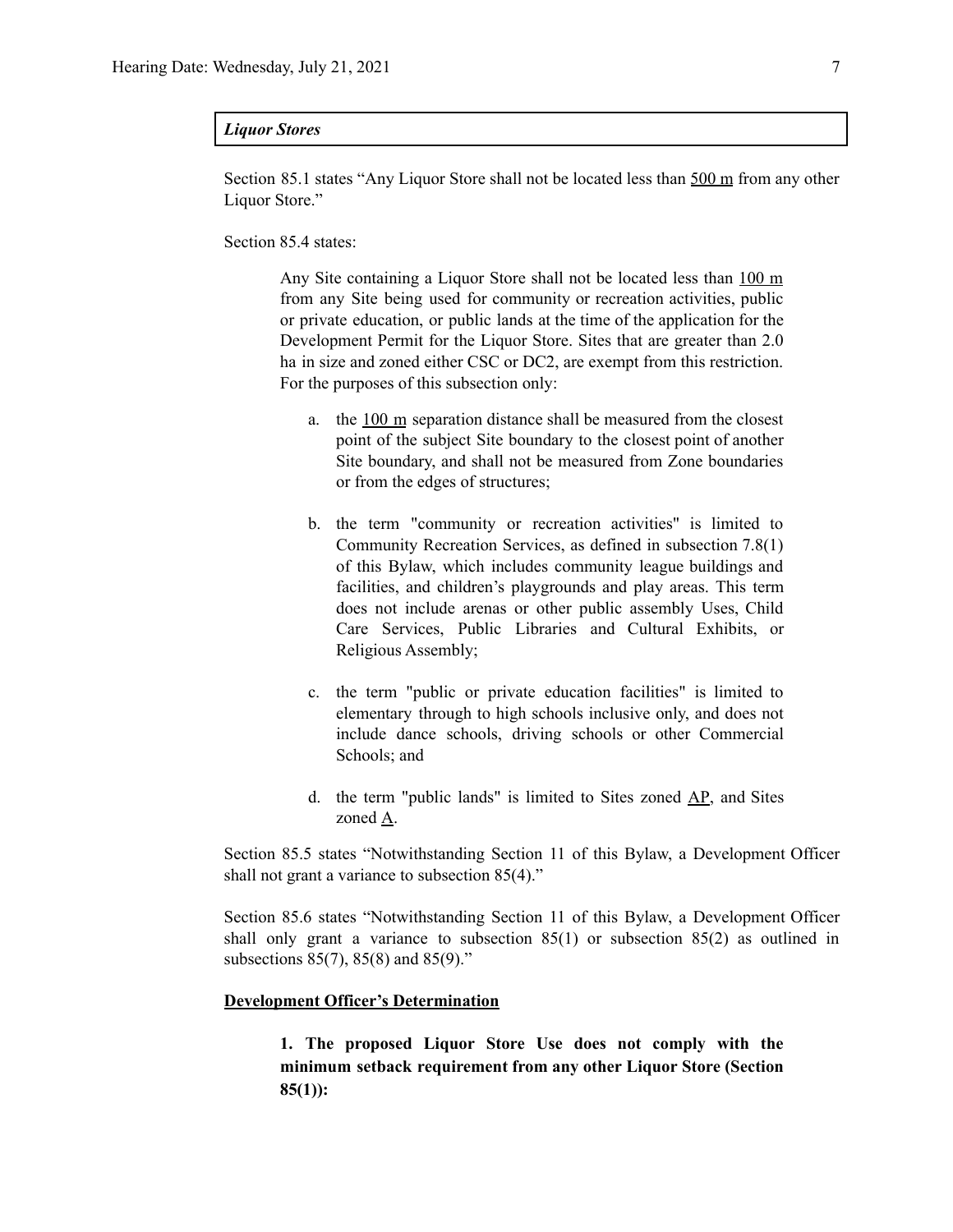**041818599-001 10111 104 Street NW Required Setback: 500 m Proposed Setback: 152 m Deficient by 348 m**

**260786370-001 10340 Jasper Ave NW Required Setback: 500 m Proposed Setback: 183 m Deficient by 317 m**

**000838734-001 10266 103 Street NW Required Setback: 500 m Proposed Setback: 338 m Deficient by 162 m**

**007258871-001 10155 102 Street NW Required Setback: 500 m Proposed Setback: 390 m Deficient by 110 m**

**015726935-001 10824 102 Ave NW Required Setback: 500 m Proposed Setback: 420 m Deficient by 80 m**

**Under Sections 85.6 of the Zoning Bylaw, the Development Officer is prohibited from granting a variance to the minimum setback to allow for the proposed Liquor Store as Section 85(7), 85(8) and 85(9) do not apply.**

**2. The proposed Liquor Store Use does not comply with the minimum setback requirement from any Liquor Stores Uses (Section 85.4):**

**10440 Jasper Ave NW (Zoned AP) Beaver Hill House Park Required Setback: 100 m**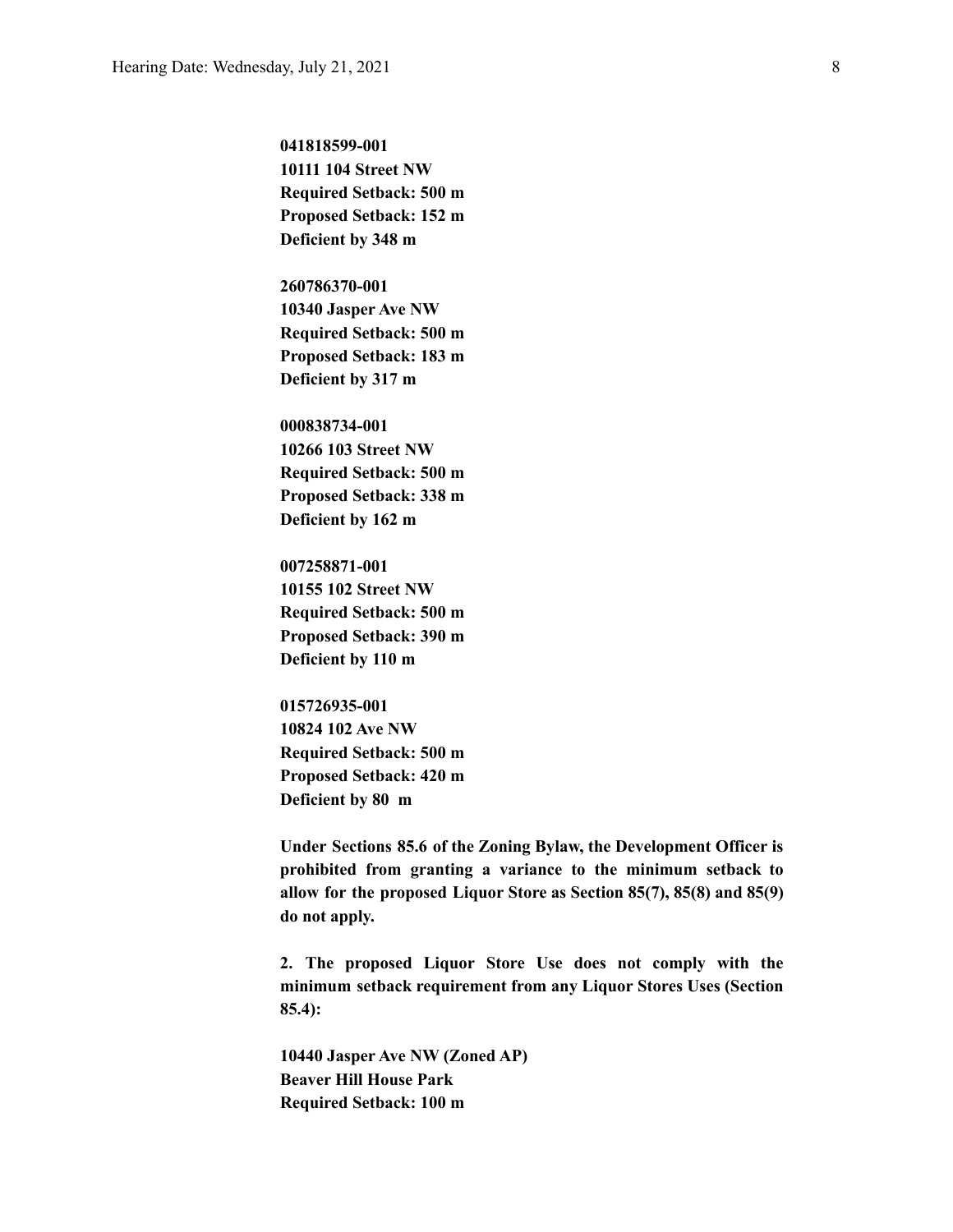**Proposed Setback: 24 m Deficient by 76 m**

**Under Sections 85(5) of the Zoning Bylaw, the Development Officer is prohibited from granting a variance to the minimum setback to allow for the proposed Liquor Store Use.**

[unedited]

*Previous Subdivision and Development Appeal Board Decision*

| <b>Application Number</b> | <b>Description</b>                                  | <b>Decision</b>                                    |
|---------------------------|-----------------------------------------------------|----------------------------------------------------|
| $SDAB-D-21-029$           |                                                     | To change the Use from a February 18, 2021; Appeal |
|                           | General Retail Store to withdrawn/cancelled         | (late)                                             |
|                           | Liquor Store Use and to   filing - no jurisdiction) |                                                    |
|                           | construct interior alterations                      |                                                    |

## Notice to Applicant/Appellant

 $\mathcal{L}_\text{max} = \frac{1}{2} \sum_{i=1}^n \mathcal{L}_\text{max}(\mathbf{z}_i - \mathbf{z}_i)$ 

Provincial legislation requires that the Subdivision and Development Appeal Board issue its official decision in writing within fifteen days of the conclusion of the hearing.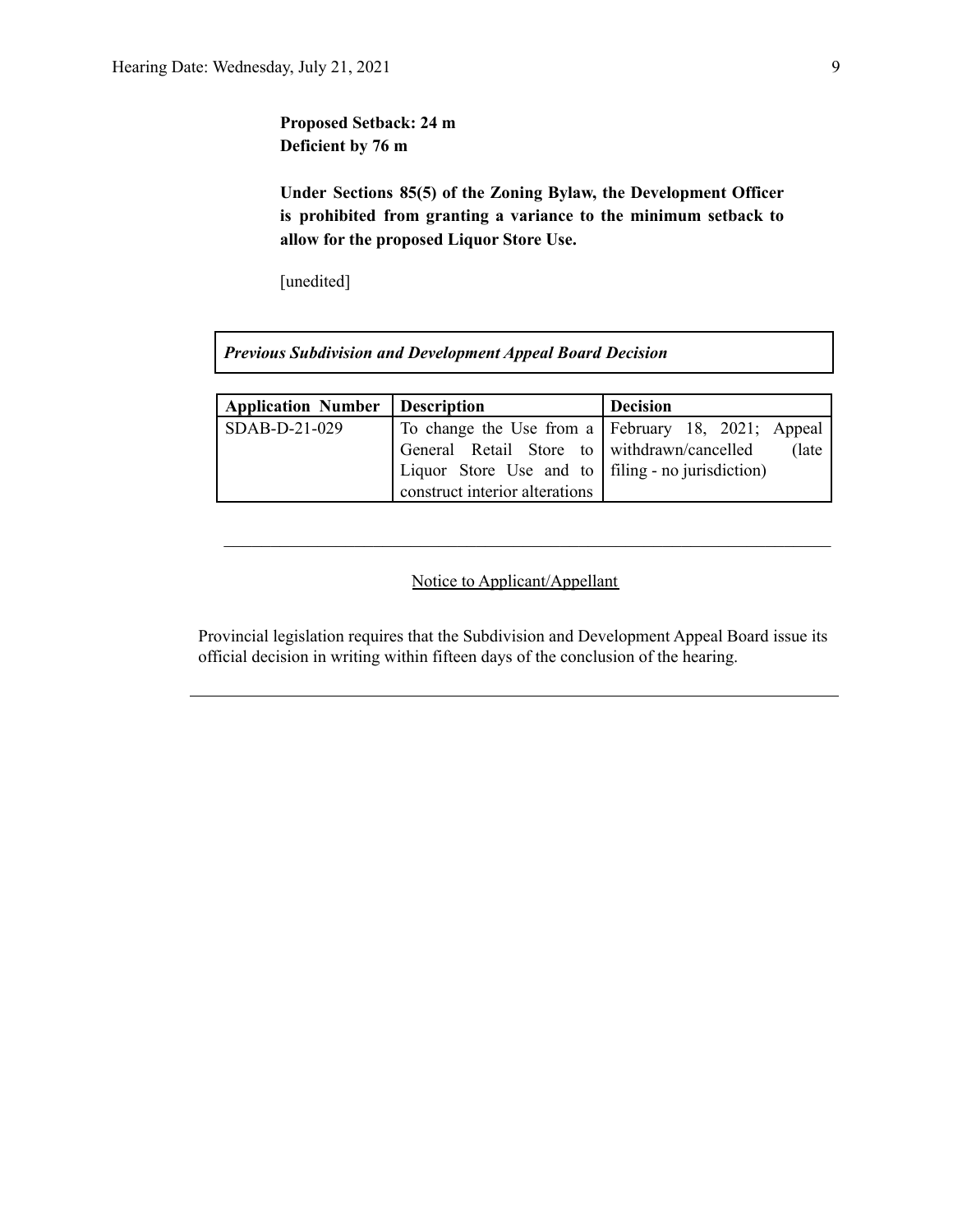| <b>Edmonton</b><br><b>Application for</b>                                                           | Project Number: 399204080-002<br><b>Application Date:</b><br>JUN 10, 2021<br>Printed:<br>June 23, 2021 at 4:13 PM<br>Page:<br>1 of 3 |  |  |  |
|-----------------------------------------------------------------------------------------------------|--------------------------------------------------------------------------------------------------------------------------------------|--|--|--|
|                                                                                                     | <b>Major Development Permit</b>                                                                                                      |  |  |  |
| This document is a Development Permit Decision for the development application described below.     |                                                                                                                                      |  |  |  |
| <b>Applicant</b>                                                                                    | Property Address(es) and Legal Description(s)                                                                                        |  |  |  |
|                                                                                                     | 10130 - 105 STREET NW<br>Plan B2 Blk 5 Lots 191-192                                                                                  |  |  |  |
|                                                                                                     | <b>Specific Address(es)</b>                                                                                                          |  |  |  |
|                                                                                                     | Suite:<br>10136 - 105 STREET NW                                                                                                      |  |  |  |
|                                                                                                     | Entryway: 10130 - 105 STREET NW                                                                                                      |  |  |  |
|                                                                                                     | Entryway: 10136 - 105 STREET NW                                                                                                      |  |  |  |
|                                                                                                     | Building: 10130 - 105 STREET NW                                                                                                      |  |  |  |
| <b>Scope of Application</b>                                                                         |                                                                                                                                      |  |  |  |
| To change the Use from a General Retail Store to a Liquor Store and construct interior alterations. |                                                                                                                                      |  |  |  |
| <b>Permit Details</b>                                                                               |                                                                                                                                      |  |  |  |
| Class of Permit:                                                                                    | Contact Person:                                                                                                                      |  |  |  |
| Gross Floor Area (sq.m.): 135.45                                                                    | Lot Grading Needed?: N                                                                                                               |  |  |  |
| New Sewer Service Required:                                                                         | NumberOfMainFloorDwellings:                                                                                                          |  |  |  |
| Site Area (sq. m.): 1391.71                                                                         | Stat. Plan Overlay/Annex Area: Downtown                                                                                              |  |  |  |
| Issue Date: Jun 23, 2021 Development Authority: CHOW, STEPHEN                                       |                                                                                                                                      |  |  |  |
| THIS IS NOT A PERMIT                                                                                |                                                                                                                                      |  |  |  |
|                                                                                                     |                                                                                                                                      |  |  |  |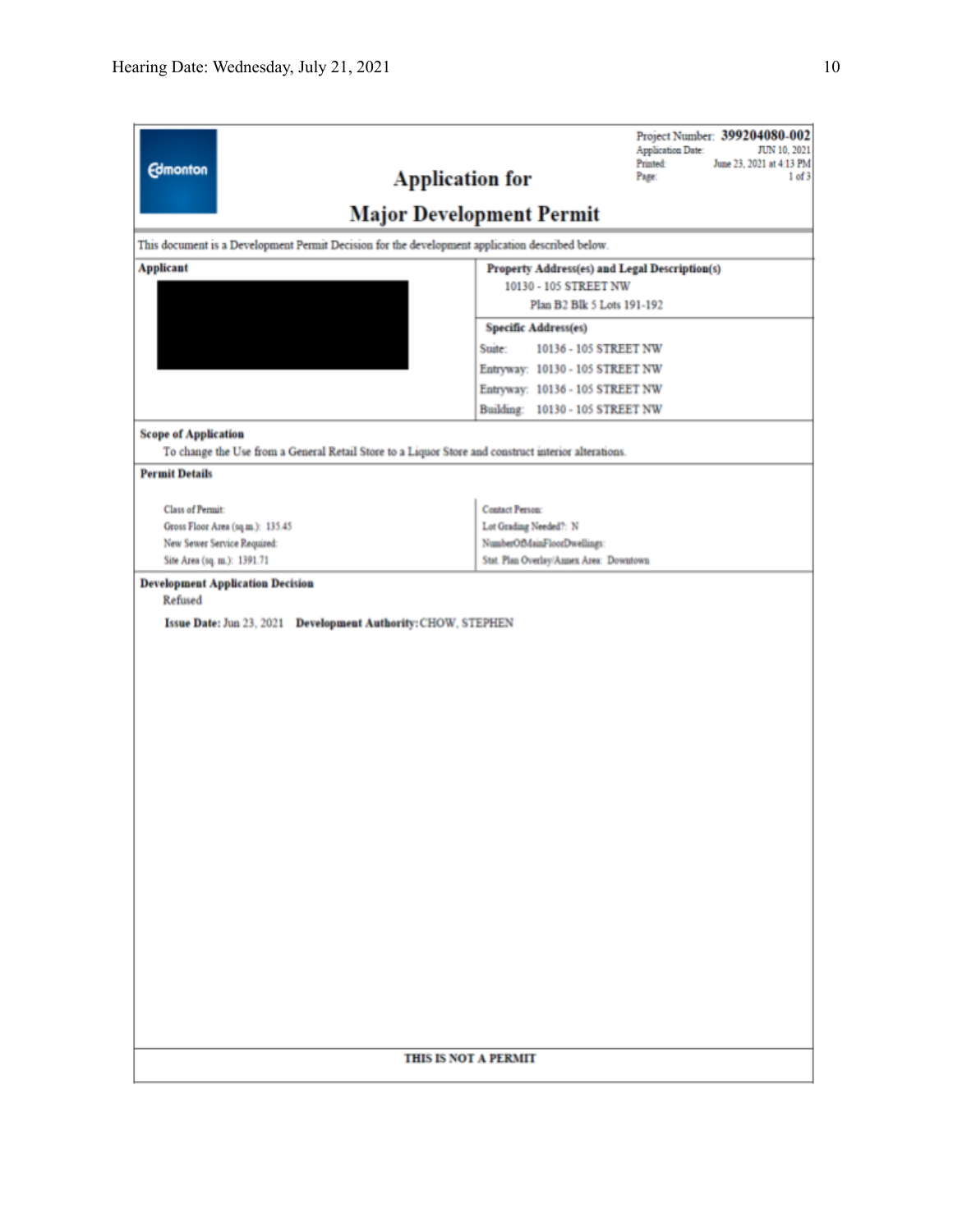| <b>Edmonton</b>           | <b>Application for</b>                                                                                                                                                                                                          | <b>Application Date:</b><br>Printed:<br>Page: | Project Number: 399204080-002<br><b>JUN 10, 2021</b><br>June 23, 2021 at 4:13 PM<br>$2$ of $3$ |
|---------------------------|---------------------------------------------------------------------------------------------------------------------------------------------------------------------------------------------------------------------------------|-----------------------------------------------|------------------------------------------------------------------------------------------------|
|                           | <b>Major Development Permit</b>                                                                                                                                                                                                 |                                               |                                                                                                |
| <b>Reason for Refusal</b> |                                                                                                                                                                                                                                 |                                               |                                                                                                |
| $(1)$ :                   | 1. The proposed Liquor Store Use does not comply with the minimum setback requirement from any other Liquor Store (Section 85                                                                                                   |                                               |                                                                                                |
|                           | 041818599-001                                                                                                                                                                                                                   |                                               |                                                                                                |
|                           | 10111 104 Street NW                                                                                                                                                                                                             |                                               |                                                                                                |
|                           | Required Setback: 500 m<br>Proposed Setback: 152 m                                                                                                                                                                              |                                               |                                                                                                |
|                           | Deficient by 348 m                                                                                                                                                                                                              |                                               |                                                                                                |
|                           | 260786370-001                                                                                                                                                                                                                   |                                               |                                                                                                |
|                           | 10340 Jasper Ave NW                                                                                                                                                                                                             |                                               |                                                                                                |
|                           | Required Setback: 500 m<br>Proposed Setback: 183 m                                                                                                                                                                              |                                               |                                                                                                |
|                           | Deficient by 317 m                                                                                                                                                                                                              |                                               |                                                                                                |
|                           | 000838734-001                                                                                                                                                                                                                   |                                               |                                                                                                |
|                           | 10266 103 Street NW                                                                                                                                                                                                             |                                               |                                                                                                |
|                           | Required Setback: 500 m<br>Proposed Setback: 338 m                                                                                                                                                                              |                                               |                                                                                                |
|                           | Deficient by 162 m                                                                                                                                                                                                              |                                               |                                                                                                |
|                           | 007258871-001                                                                                                                                                                                                                   |                                               |                                                                                                |
|                           | 10155 102 Street NW                                                                                                                                                                                                             |                                               |                                                                                                |
|                           | Required Setback: 500 m<br>Proposed Setback: 390 m                                                                                                                                                                              |                                               |                                                                                                |
|                           | Deficient by 110 m                                                                                                                                                                                                              |                                               |                                                                                                |
|                           | 015726935-001                                                                                                                                                                                                                   |                                               |                                                                                                |
|                           | 10824 102 Ave NW                                                                                                                                                                                                                |                                               |                                                                                                |
|                           | Required Setback: 500 m                                                                                                                                                                                                         |                                               |                                                                                                |
|                           | Proposed Setback: 420 m<br>Deficient by 80 m                                                                                                                                                                                    |                                               |                                                                                                |
|                           | Under Sections 85.6 of the Zoning Bylaw, the Development Officer is prohibited from granting a variance to the minimum setback<br>to allow for the proposed Liquor Store as Section $85(7)$ , $85(8)$ and $85(9)$ do not apply. |                                               |                                                                                                |
|                           | 2. The proposed Liquor Store Use does not comply with the minimum setback requirement from any Liquor Stores Uses (Section                                                                                                      |                                               |                                                                                                |
| $85.4$ :                  |                                                                                                                                                                                                                                 |                                               |                                                                                                |
|                           | 10440 Jasper Ave NW (Zoned AP)                                                                                                                                                                                                  |                                               |                                                                                                |
|                           | Beaver Hill House Park                                                                                                                                                                                                          |                                               |                                                                                                |
|                           | Required Setback: 100 m<br>Proposed Setback: 24 m                                                                                                                                                                               |                                               |                                                                                                |
|                           | Deficient by 76 m                                                                                                                                                                                                               |                                               |                                                                                                |
|                           | Under Sections 85(5) of the Zoning Bylaw, the Development Officer is prohibited from granting a variance to the minimum setback<br>to allow for the proposed Liquor Store Use.                                                  |                                               |                                                                                                |
| <b>Rights of Appeal</b>   |                                                                                                                                                                                                                                 |                                               |                                                                                                |
|                           | The Applicant has the right of appeal to the Subdivision and Development Appeal Board (SDAB) within 21 days after the date on                                                                                                   |                                               |                                                                                                |
|                           | which the decision is made as outlined in Chapter M-26,<br>Section 683 through 689 of the Municipal Government Act.                                                                                                             |                                               |                                                                                                |
|                           | THIS IS NOT A PERMIT                                                                                                                                                                                                            |                                               |                                                                                                |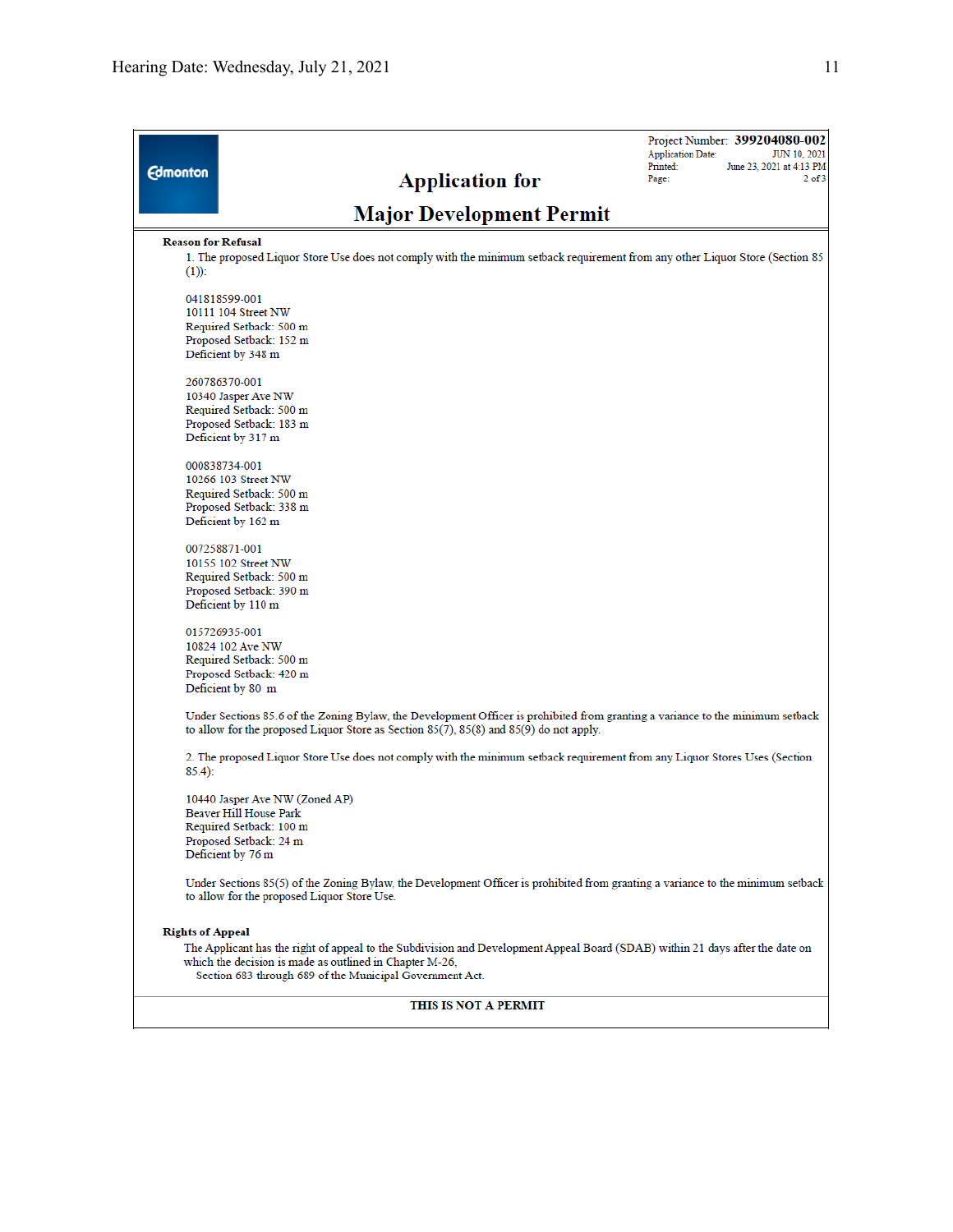| <b>Edmonton</b>                                                                     |                                                     | <b>Application for</b>                     | <b>Major Development Permit</b> | <b>Application Date:</b><br>Printed:<br>Page: | Project Number: 399204080-002<br>JUN 10, 2021<br>June 23, 2021 at 4:13 PM<br>$3$ of $3$ |
|-------------------------------------------------------------------------------------|-----------------------------------------------------|--------------------------------------------|---------------------------------|-----------------------------------------------|-----------------------------------------------------------------------------------------|
| Fees                                                                                |                                                     |                                            |                                 |                                               |                                                                                         |
| Major Dev. Application Fee<br><b>Total GST Amount:</b><br><b>Totals for Permit:</b> | <b>Fee Amount</b><br>\$375.00<br>\$0.00<br>\$375.00 | <b>Amount Paid</b><br>\$375.00<br>\$375.00 | Receipt#<br>11361908579F001     | <b>Date Paid</b><br>Jun 16, 2021              |                                                                                         |
|                                                                                     |                                                     |                                            |                                 |                                               |                                                                                         |
|                                                                                     |                                                     |                                            |                                 |                                               |                                                                                         |
|                                                                                     |                                                     |                                            |                                 |                                               |                                                                                         |
|                                                                                     |                                                     |                                            |                                 |                                               |                                                                                         |
|                                                                                     |                                                     |                                            |                                 |                                               |                                                                                         |
|                                                                                     |                                                     |                                            |                                 |                                               |                                                                                         |
|                                                                                     |                                                     |                                            |                                 |                                               |                                                                                         |
|                                                                                     |                                                     |                                            |                                 |                                               |                                                                                         |
|                                                                                     |                                                     |                                            |                                 |                                               |                                                                                         |
|                                                                                     |                                                     |                                            |                                 |                                               |                                                                                         |
|                                                                                     |                                                     |                                            |                                 |                                               |                                                                                         |
|                                                                                     |                                                     |                                            |                                 |                                               |                                                                                         |
|                                                                                     |                                                     |                                            |                                 |                                               |                                                                                         |
|                                                                                     |                                                     |                                            |                                 |                                               |                                                                                         |
|                                                                                     |                                                     |                                            |                                 |                                               |                                                                                         |
|                                                                                     |                                                     |                                            |                                 |                                               |                                                                                         |
|                                                                                     |                                                     | THIS IS NOT A PERMIT                       |                                 |                                               |                                                                                         |